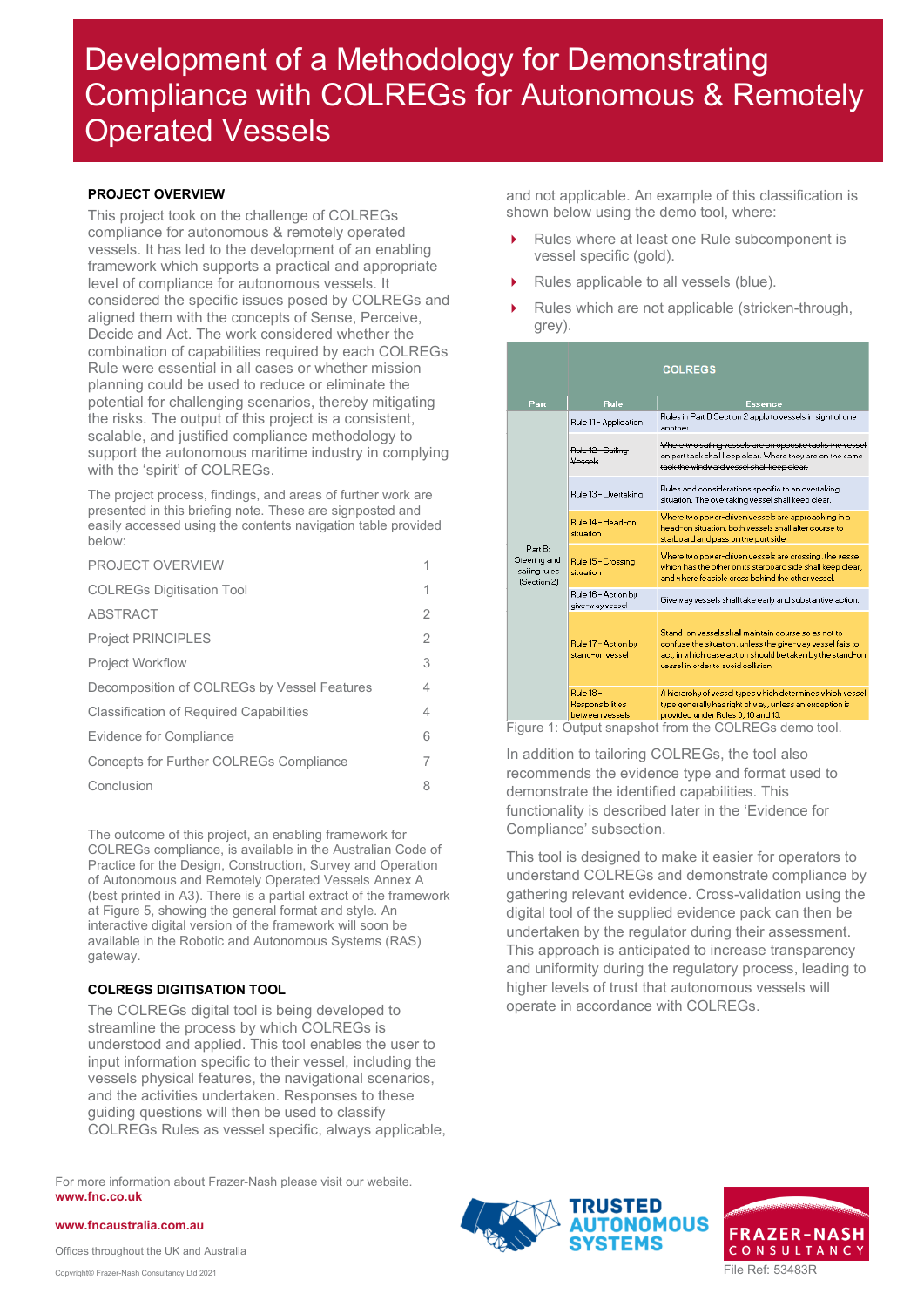### <span id="page-1-0"></span>**ABSTRACT**

Autonomous vessels of various sizes, forms and speeds are already at sea, on the surface and beneath it. The International Regulations for Preventing Collisions at Sea (COLREGs) were adopted by the International Maritime Organization (IMO) in 1972, entered into force in 1977 and were last updated in 1996. COLREGs governs the 'Rules of the road' at sea. They describe the features that vessels must have to facilitate being seen and identified, define means of communication between vessels for the purposes of signalling intent, and most importantly they describe the navigational behaviours expected of vessels in proximity to one another, for the purposes of avoiding collision. It's clear from the terms and phrases used in COLREGs that the notion of navigational or operational decisions being made by computers was not considered. Consequently, the methods for an autonomous vessel to "comply" with COLREGs are not clear.

Autonomous systems technology does not replicate humans, it emulates some of their skills using a different set of "senses" and decision-making processes. This means that humans and autonomous technologies have different strengths and weaknesses.

The autonomous maritime industry has been wrestling with the challenge of 'compliance' with COLREGs for years, in terms of both understanding how it applies, and how to demonstrate compliance. The challenge for the designer or operator of an autonomous vessel is that the regulations are phrased from the underlying assumption that a human is operating the vessel. Where an autonomous control system is performing some or all of the functions a human previously would have been performing it can be difficult to work out, in a practical sense, what constitutes 'compliance' in a way that a regulator would accept. This difficulty can lead to additional costs, delay, and operations which are subject to more limitations than may be reasonable based on the actual risks presented.

Developing one-off COLREGs compliance cases for a single autonomous vessel is onerous for the designer or operator and would cause the regulator difficulty in terms of the resources required to assess the compliance case and ensure consistency in regulatory decision making.

There are significant efficiencies to be gained for designers, operators, and regulators of autonomous vessels in the development of a repeatable compliance framework that is designed to reduce these burdens.

For more information about Frazer-Nash please visit our website. **www.fnc.co.uk**

This project was undertaken by Frazer-Nash Consultancy on behalf of Trusted Autonomous Systems (TAS) and this paper describes the development of such a framework.

### <span id="page-1-1"></span>**PROJECT PRINCIPLES**

This project addressed the COLREGs challenge by developing an enabling framework which supports a practical and appropriate level of compliance for autonomous vessels. It considered the specific risks posed by the full spectrum of autonomous vessels, thus allowing flexibility in the operator's approach to compliance. The guiding principles for the COLREGs project, were:

- **The compliance methodology will be repeatable and scalable across a broad range of autonomous vessels** – The framework developed is agnostic of Autonomous Surface Vessel (ASV) type and size. It has introduced novel ways of complying with COLREGs which should increase the number of ASVs which can comply.
- **The underpinning philosophy of the compliance methodology will be logical, reasoned and justified by argument** – The framework is supported by a precursor excel workbook which provides the detailed justification behind how the framework was developed. This paper explains the thinking and logic behind the framework.
- **The compliance methodology will be enabling rather than constraining whilst upholding the purpose and spirit of COLREGs** – The framework, in conjunction with the new Code of Practice, provides ASV designers and operators with new avenues by which COLREGs compliance can be achieved. The concepts proposed from this work will provide a starting point for the ASV industry to collaborate on the few real challenges posed by COLREGs compliance.
- **The process followed to use the compliance methodology will be simple to follow and supported by guidance** – The published framework is simple to understand. Its rollout will be supported by industry engagement. The framework is also supported by a guidance note on its use. Further options to encourage engagement are being considered.
- **The project aims to develop a methodology which can be agreed to by the regulator** – We believe that the framework has been provided with the best chance possible of being agreed to by the regulator. The previous four principles are all key to this i.e. broad applicability, clear links back to COLREGs Rules, provides a jumping off point for the industry to move forwards from, and is simple to follow.





#### **www.fncaustralia.com.au**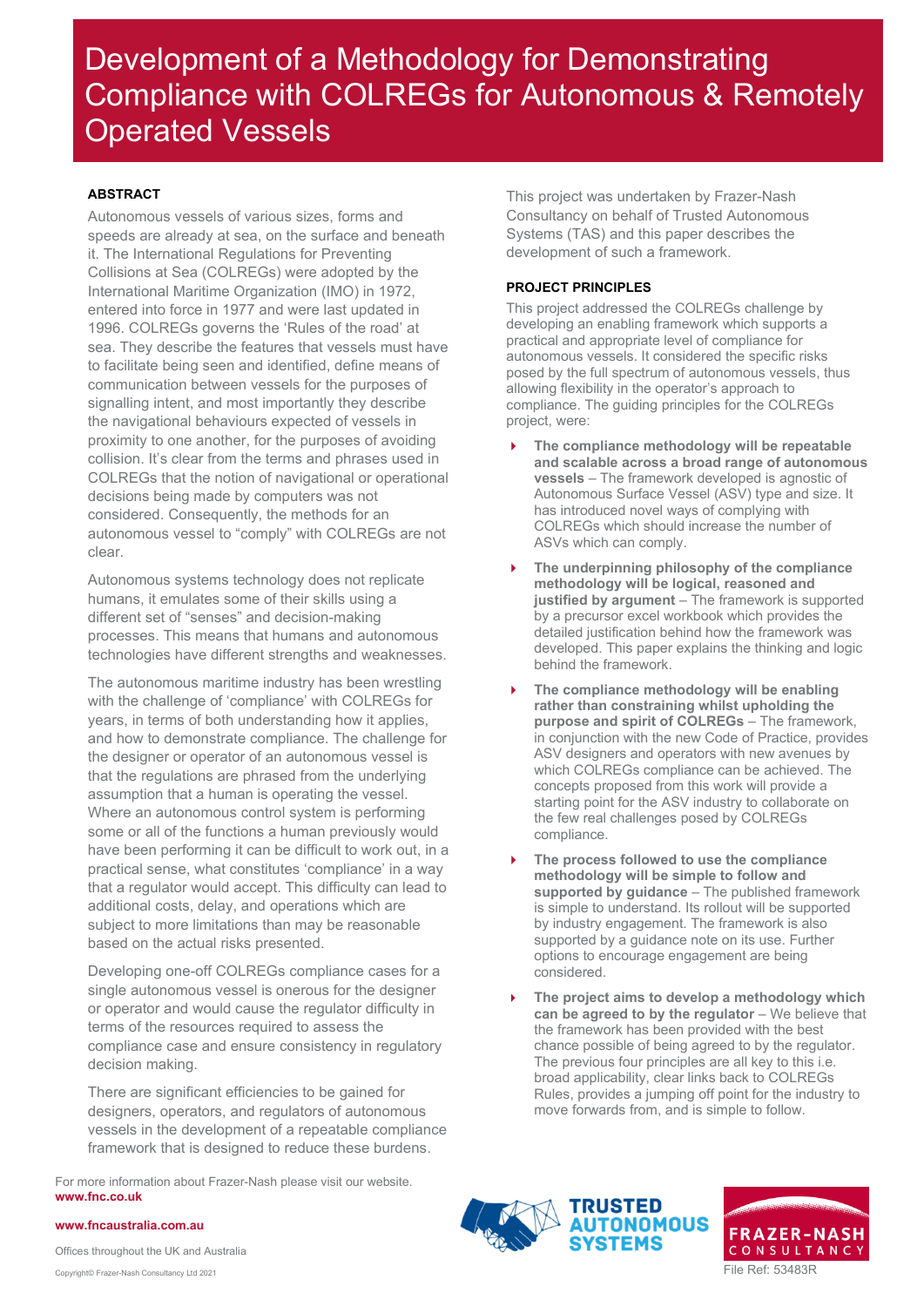We believe that the burden of demonstrating compliance for an autonomous vessel can be reduced by:

- 1. Identifying regulations which are not applicable to an autonomous vessel based upon its physical features.
- 2. Identifying regulations which are not applicable to an autonomous vessel based upon the operations that are intended to be performed.
- 3. Where regulations are applicable for the vessel and context we will recommend:
	- a) Compliance confirming that it is feasible for an autonomous vessel to comply and therefore that compliance should be achieved.
	- b) Equivalence where it is not feasible for the autonomous vessel to comply with the wording of the regulation as is, but where it is feasible to achieve the spirit of the regulation, developing a defendable definition of equivalency.
	- c) Mitigation where it is not feasible for the autonomous system to comply with the requirement directly or through equivalence, drafting a replacement requirement which mitigates in-full or partially the risk presented by non-compliance.
	- $d)$  Limitation where any of the above options are not feasible, assisting the operator in deriving operational limitations which will mitigate the risk presented by non-compliance

### **PROJECT WORKFLOW**

The challenge presented by COLREGs for ASVs is that the regulations are phrased from the underlying assumption that a human being is operating the vessel. It relies on the human to understand the meaning of both the stated and unstated capabilities needed to action the applicable Rules consistently and adequately. Assisting designers and operators of ASVs to comply with COLREGs requires the capture of the elements of the existing subjective set of regulations and translating them to be objective and discrete. This approach is primarily applicable to the Rules contained within Part B, which defines the expected behaviour of vessels operating within sight of each other or in restricted visibility. Therefore, the principal focus of this project became the decomposition of COLREGs, classification of the capabilities required to comply with each Rule, and then translation of the Rules to be implementable for ASVs. The initial methodology for translating COLREGs for ASVs began as is shown below i[n Figure 2.](#page-2-1)

<span id="page-2-0"></span>

For more information about Frazer-Nash please visit our website. **www.fnc.co.uk**

**www.fncaustralia.com.au**

<span id="page-2-1"></span>

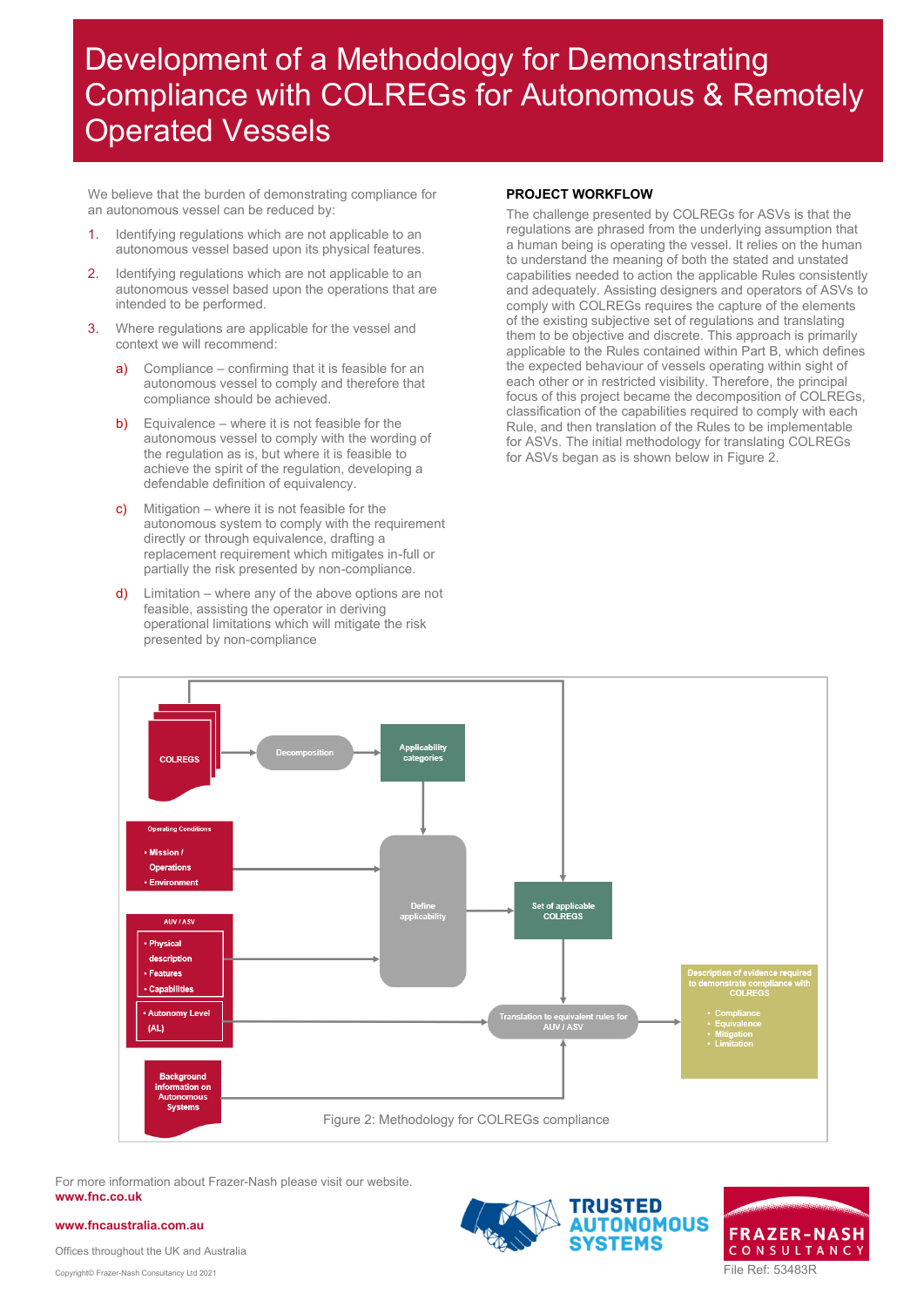

Figure 3: High level functional flow diagram for ASV decision making

#### <span id="page-3-3"></span><span id="page-3-0"></span>**DECOMPOSITION OF COLREGS BY VESSEL FEATURES**

COLREGs is a broad set of Rules that was authored to cater for all surface vessels operating in a wide range of scenarios. As such, there are references to very specific vessel features, physical characteristics, and navigational circumstances. COLREGs has a native structure principally based on parts and Rules, where each Rule consists of individual statements. While this is an established and familiar structure, it does not allow for intuitive identification and down-selection of Rules and their constituents. The initial decomposition of COLREGs formed the foundation for a filter tool to down-select the vessel specific subset of applicable Rules.

The decomposition of COLREGs was intended to assist ASV manufactures and operators to concentrate their efforts on the applicable subset of COLREGs Rules specific to their vessel. Applicability of the entirety or a subset of items of each Rule within COLREGs is based on expected operating conditions, as well as the features and characteristics of the ASV under consideration. Six filter criteria based on the ASV under consideration were identified. Each of these categories, and the values possible within that category, is presented in [Table](#page-3-2)  [1.](#page-3-2)

<span id="page-3-2"></span>Table 1: Overview of own vessel attributes to enable down selection of applicable COLREGs Rules

| Length              | <b>Type</b>  | <b>Features</b>               | <b>Visibility</b>                   | <b>Constricted</b><br>waterways | <b>Activity</b>                         |
|---------------------|--------------|-------------------------------|-------------------------------------|---------------------------------|-----------------------------------------|
| < 7m                | Power-driven | Speed of less<br>than 7 knots | Inconspicuous /<br>partly submerged | Narrow channel                  | Diving operations                       |
| < 12m               | Sailing      | Anchor                        | Restricted<br>visibility            | Traffic<br>Separation<br>scheme | Dredging or<br>underwater<br>operations |
| $\leq 20m$          | Seaplane     | Operational radar             |                                     |                                 | Fishing                                 |
| $12m \le L \le 50m$ | <b>WIG</b>   |                               |                                     |                                 | Mine-clearance                          |
| $\leq 50m$          |              |                               |                                     |                                 | Pilotage                                |
| $\geq 50m$          |              |                               |                                     |                                 | Towing or pulling                       |
| >100m               |              |                               |                                     |                                 |                                         |

#### <span id="page-3-1"></span>**CLASSIFICATION OF REQUIRED CAPABILITIES**

For COLREGs to be interpretable and applicable to autonomous systems, translation of the human operatorfocussed Rules to capabilities aligned with those of autonomous systems is necessary. A review of COLREGs in its decomposed form identified that Rules generally include references to:

- Entities and conditions that must be ascertained;
- Decisions that must be made; and
- Actions that must be taken

This breakdown shares similarities with the high-level processes employed by autonomous systems to execute their intended functions, illustrated i[n Figure 3.](#page-3-3) The functional groups of Sense, Perceive, Plan & Decide and Act form the foundation of informed decision making and behaviour, and provide a logical categorisation of autonomous system requirements and capabilities. This grouping can be applied to COLREGs, establishing a capability-aligned structure for demonstrating compliance against each Rule.

Once this initial functional flow had been deduced from the Rules, the Rules were interrogated further to identify specific capabilities which were required to deliver COLREGs compliant behaviour in all conditions. These are presented in [Figure 4.](#page-4-0)

For more information about Frazer-Nash please visit our website. **www.fnc.co.uk**

**www.fncaustralia.com.au**



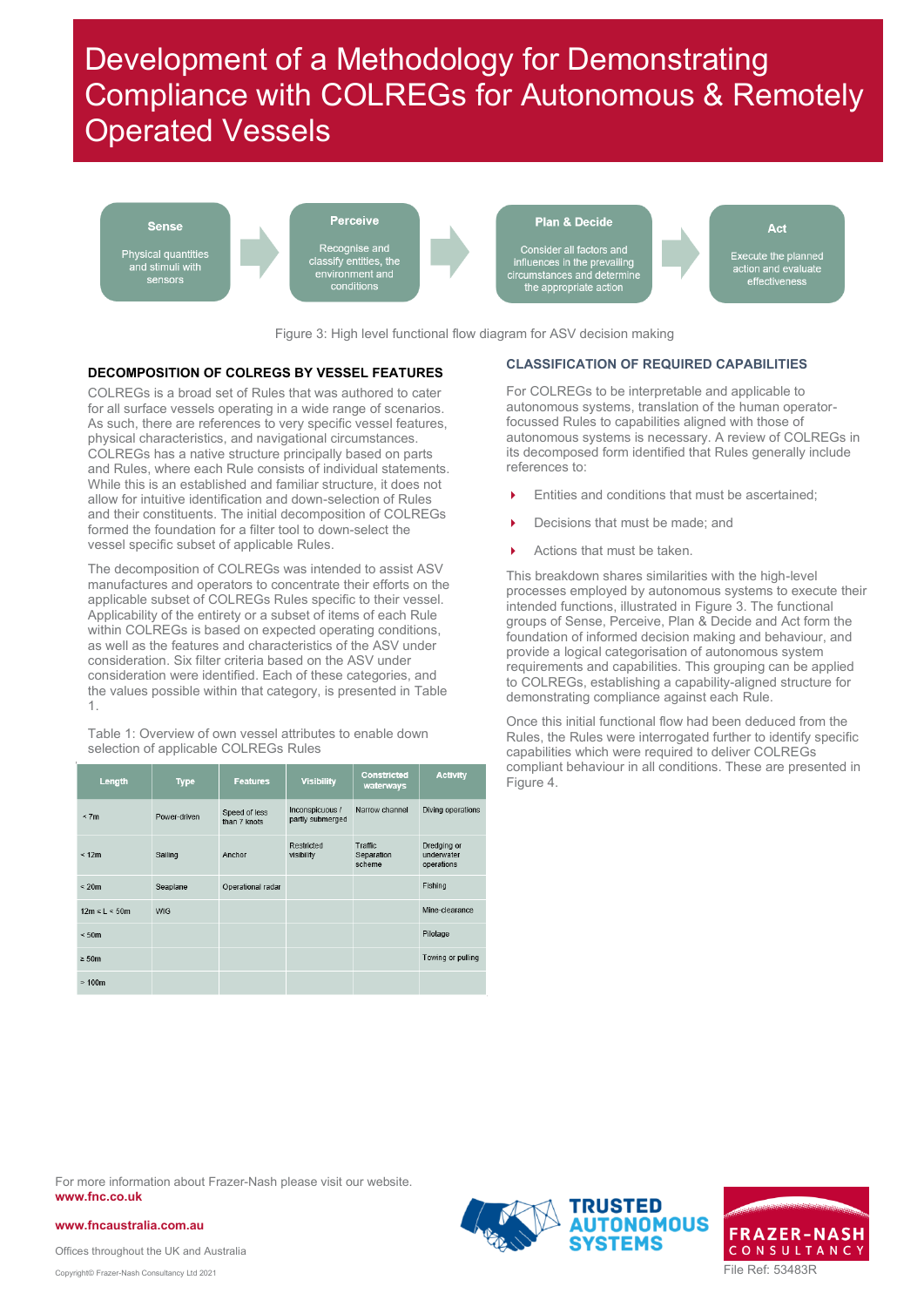

<span id="page-4-0"></span>Figure 4: Summary of vessel capabilities split into: Sense and Perceive, Plan and Decide, and Act.

For more information about Frazer-Nash please visit our website. **www.fnc.co.uk**

**www.fncaustralia.com.au**



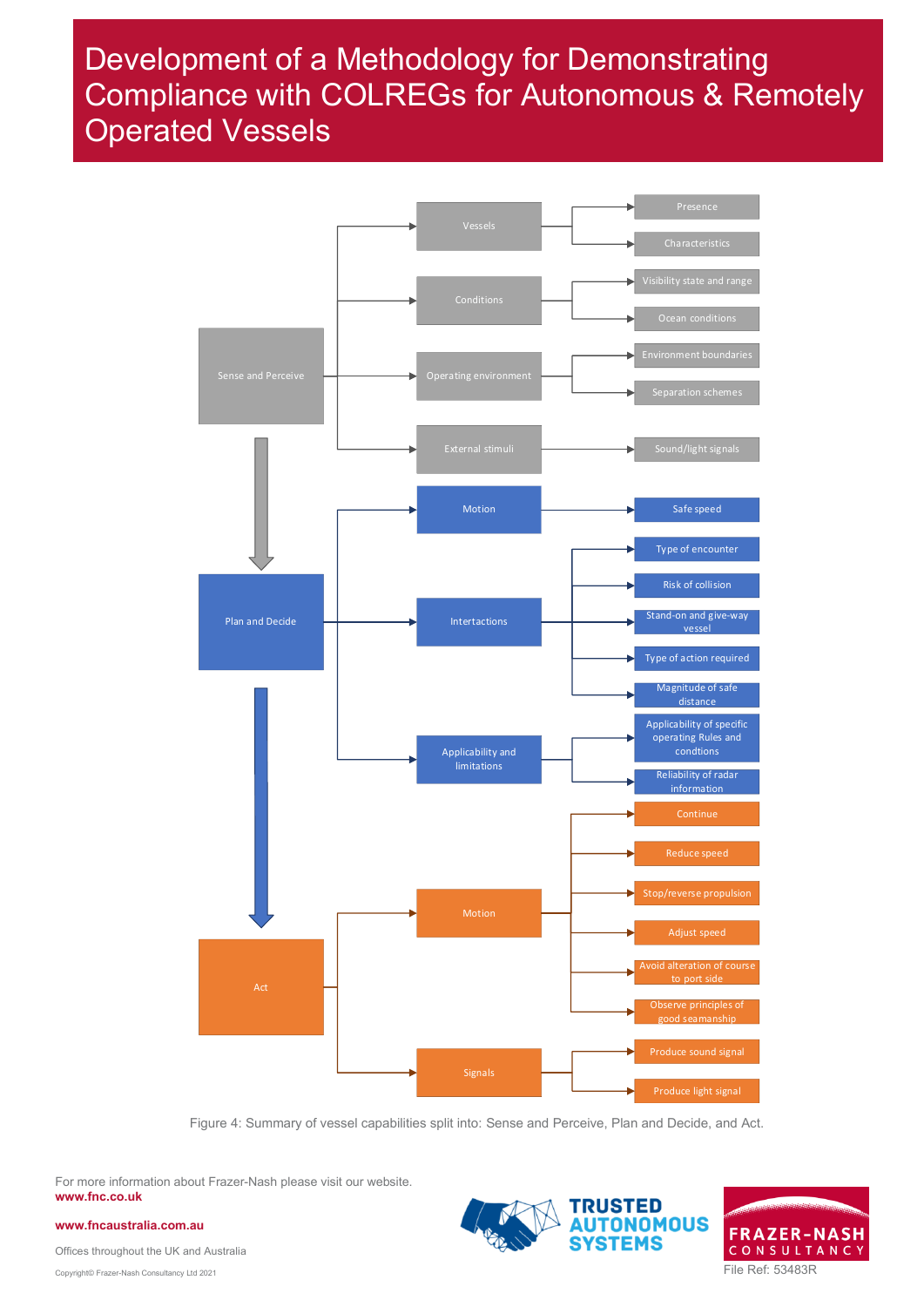Some phrases and terms used in COLREGs are not directly applicable to the capabilities of an ASV. A further exercise was then undertaken to "translate" these challenging terms into language which is more recognisable as a function, and therefore easier to apply when considering an ASV.

#### Table 2: Translation of COLREGs terminology

| <b>COLREGs Terminology</b>          | <b>Framework Terminology</b>                                                                                                                                        |
|-------------------------------------|---------------------------------------------------------------------------------------------------------------------------------------------------------------------|
| Prevailing circumstances            | Presence and<br>characteristics of other<br>vessels<br>Light/sound signals<br>produced by other vessels<br>Course and course change<br>of spotted vessels over time |
| Visibility state and range          | Time of day<br>Weather conditions<br>Visual obstructions                                                                                                            |
| Ocean conditions                    | Wave height<br>Wind speed<br>Water depth                                                                                                                            |
| <b>Fnvironment boundaries</b>       | Traffic separation<br>scheme/narrow channel<br>locations<br>Location of separation lines<br>and zones<br>Start and end location of<br>traffic separation schemes    |
| Reliability of radar<br>information | Deconflict sensor<br>information                                                                                                                                    |

### <span id="page-5-0"></span>**EVIDENCE FOR COMPLIANCE**

Verifying COLREGs compliance of an ASV, particularly from a regulator's perspective, will require evidence. Evidence types should be system independent so as to not inhibit or constrain the ASV technology innovation process. A suitable regulatory body will need to review a body of evidence submitted by an ASV designer/operator in order to consider granting permission to operate (Certification). As this project precedes significant engagement with regulators the proposal for the evidence required to support ASV compliance against the new framework has intentionally stayed high-level. Three types of evidence are proposed for the verification of the physical features, software capabilities, and operational performance. They are broadly similar to those which would be expected to be provided for crewed ships.

### 1. Design record

A design record is proposed for two purposes. The first is to verify that the physical characteristics of the ASV are compliant with the lights, shapes, and sounds specifications defined within Parts C, D and the relevant Annexes of COLREGs. Where this is not possible, the ASV can consider any exemptions permitted by Codes of Practice or seek an exemption from the regulator.

The second function of the design record is to identify the type, quality, and quantity of sensors used for situational awareness and to determine how sensor information is then processed effectively to provide accurate situational awareness and inform planning. Application of this record is intended to provide an estimate of the functionality of the ASV based solely on the quantity and quality of the data it can collect, process, and action. This aspect of the record will be key to:

- 1. Demonstrating that all capabilities required (based on COLREGs Rule Applicability and Context) are provided;
- 2. Describing whether each capability is provided on-board (autonomous capability) or is provided through human oversight from a remote control centre;
- 3. Explaining when human oversight will need to be provided, i.e. continuous or only for specific occasions; and
- 4. Detailing any mission constraints which will be required due to a lack of capability.

It will be important for ASVs to comply with existing or introduced standards/specifications as they emerge. A design record, which facilitates comparison with the framework and can then act as evidence, is proposed as being both effective and efficient.

### 2. Decision making capability

Verification of the vessel or onshore operator to make decisions in accordance with the applicable Rules and regulations is discussed within this section. Two types of verification exist, with the type applied dependent on whether the decision-making capability is onboard or offboard the vessel.

For more information about Frazer-Nash please visit our website. **www.fnc.co.uk**





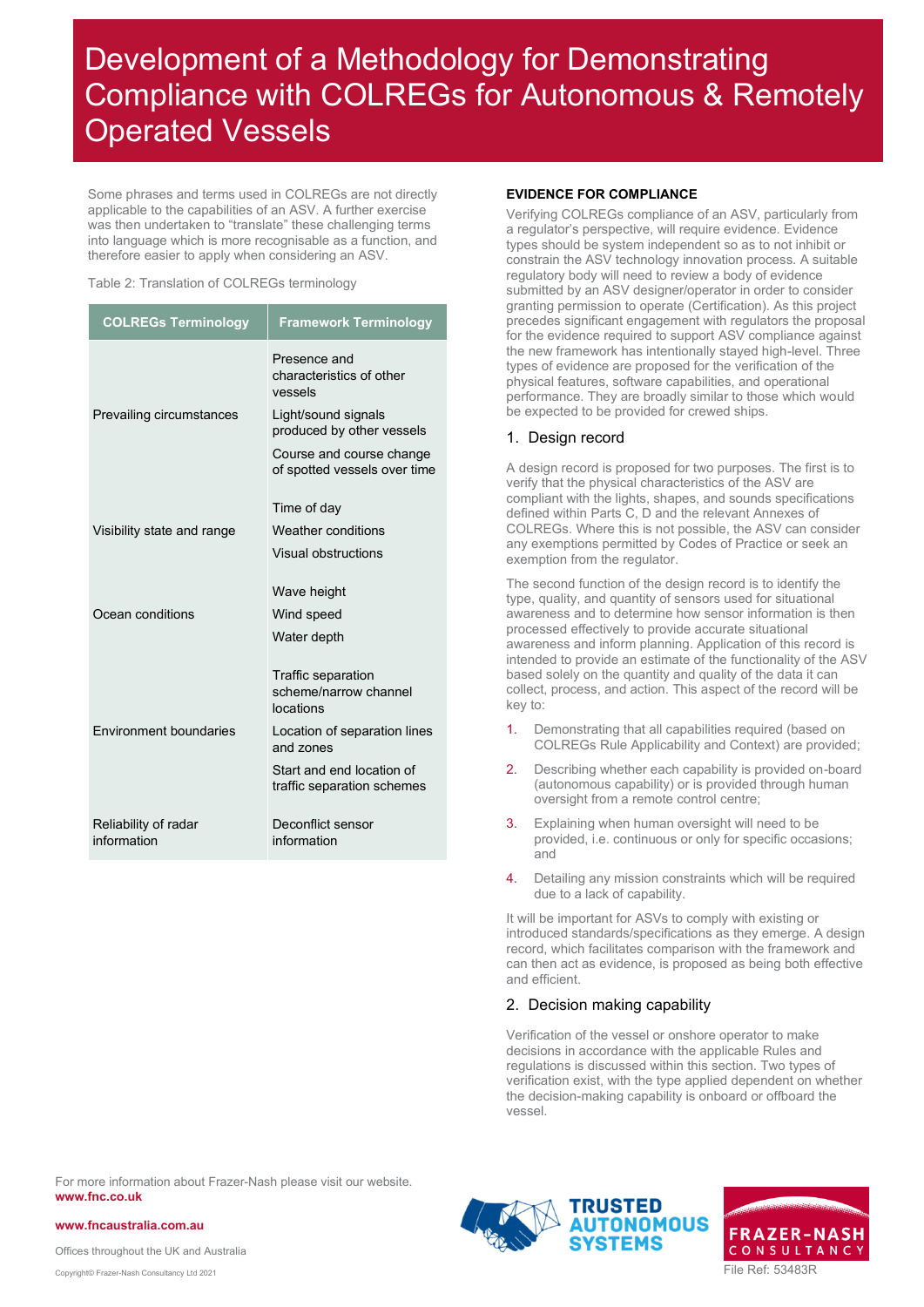### a. Onboard - Simulation

Simulations are a rapid, affordable, and scalable method of observing how a system behaves within a virtual environment. For this reason, simulation is proposed as the primary evidence format to observe and evaluate the situational awareness and subsequent logical decision making used to control the ASV.

## b. Offboard – Testing

Decisions made offboard the vessel require the operator to have the necessary understanding of Rules and regulations. Testing of the remote operator could be conducted using existing methods or methods developed specifically for remote operators. Some work has already been undertaken to develop training and qualifications for remote operators. This facility would provide sufficient evidence that the operator has the underlying knowledge and understanding for safe and effective decision making.

### 3. Sea trials

Confidence that the ASV can consistently action the decisions made by the software in a timely manner, or receive the decisions made by the onshore operator, is gained via sea trials. Trials are the most time and resource intensive form of evidence. For this reason, only a subset of action-based Rule items were selected. Seventeen items spanning across multiple Rules within Part B are recommended for sea trials. The items and the Rule within which it is contained is listed below:

- $\triangleright$  Rule 6 Safe speed
- Rule 8 Action to avoid collision, items b, d, and e
- ▶ Rule 9 Narrow channels, items d and e
- ▶ Rule 10 Traffic separation scheme, items c and h
- Rule  $13 -$  Overtaking, item a
- Rule  $14$  Head-on situation, item a
- $\blacktriangleright$  Rule 15 Crossing situation
- Rule  $16 -$  Action by give-way vessel
- Rule 17 Action by stand-on vessel, item b
- ▶ Rule 18 Responsibilities between vessels, item a
- Rule 19 Conduct of vessels in restricted visibility, item e

Each item above was selected on the basis that it corresponds with the highest complexity requirement of that Rule. The consistent, accurate, correct, and predictable actioning of the appropriate Rule items by the ASV would constitute a successful sea trial. Successful demonstration of these items should provide confidence to ASV operators and the broader maritime industry that the ASV is COLREGs compliant. Therein helping develop the trust needed to enable the ongoing development and deployment of ASVs.

Trial planning and development of a suitable trials program that produces the required evidence to assure compliance with these Rules, was not part of this project. We propose that the issue of how to conduct ASV trials effectively and safely is discussed by ASV industry stakeholders and agreed with the relevant regulator.

For more information about Frazer-Nash please visit our website. **www.fnc.co.uk**

<span id="page-6-0"></span>**CONCEPTS FOR FURTHER COLREGS COMPLIANCE**

In completing the work described in previous sections it became apparent that there were a small number of concepts deployed by COLREGs which are so "human centric" that they are not amendable to translation to ASVs. This is because COLREGs often lists considerations which must inform a decision without providing specifics on how those issues should inform decisions, or the priority which should be given to each consideration. Acknowledging this, the project identified six concepts which ASVs should address in order to demonstrate COLREGs compliance. These concepts are:

- **Vessel classification:** Classifying the type, activity, and constraints of an approaching vessel is required when determining which Rules in COLREGs are applicable and which vessel must give way.
- **Encounter classification:** Applicability of Rules in Section B of COLREGs is dependent on the type of encounter between two vessels. The type of encounters e.g. crossing, overtaking are not defined further so ASVs need a common approach to allocating an encounter type.
- **Action to avoid collision:** The type of action needed to avoid collision is dependent on the encounter type, vessel type of both the approaching vessel and the own vessel, and each vessel's ability to manoeuvre. Both a hierarchy for right of way and for the incremental escalation of actions to avoid collision is needed.
- **Definition of safe passing distance:** safe distance is subjective and dependent on a multitude of factors. These can be summarised as: range of visibility, presence and characteristics of other vessels, wind speed and direction, water depth, proximity to navigational hazards, and vessels own characteristics (length, speed, manoeuvrability).
- **Definition of safe speed:** The consideration of this concept is very similar to that of safe distance.
- **Definition of good seamanship:** Good seamanship is an inherently human centred construct, referring to the skill and acumen of the seaman. It is proposed to be broken into its constituent parts: good judgement, predictability of actions, timeliness and magnitude of actions, navigational capability, and consideration of other vessels.

In the full report the project proposed ways forward for each of the above concepts which will be used to initiate consultation with ASV industry stakeholders. There are also a range of useful academic papers describing methods which could be used as solutions to these challenges.

Undertaking this project has delivered an enabling framework which will provide a foundation from which the ASV industry can move forwards. It has also identified and defined a set of tougher challenges which will require further collaboration to overcome. We propose that industry stakeholders now collaborate on developing harmonised solutions to these challenges.





**www.fncaustralia.com.au**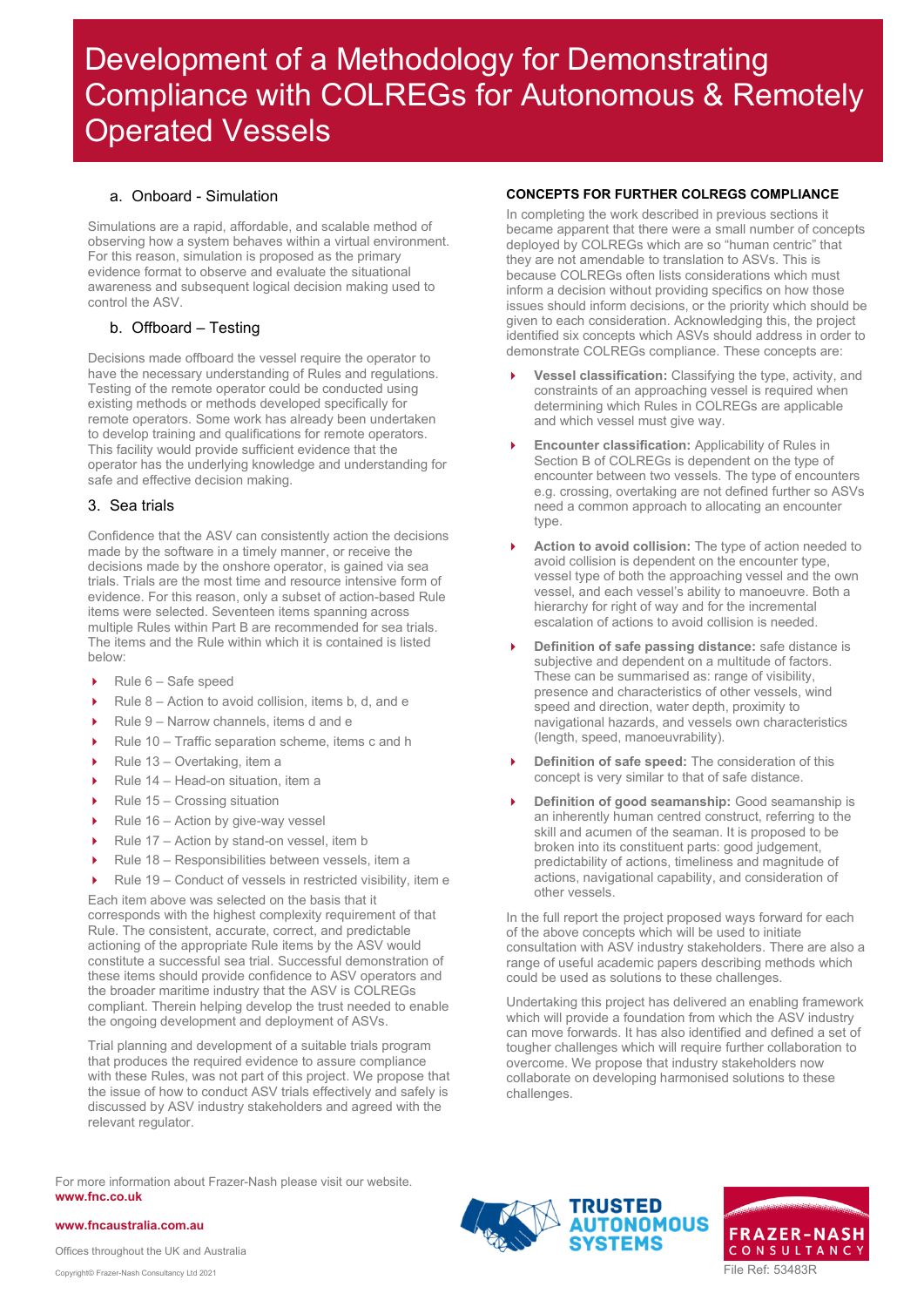### <span id="page-7-0"></span>**CONCLUSION**

Autonomous vessels operating on or below the surface of the ocean will gradually increase as the technology matures. Safe operating conditions for both crewed and uncrewed vessels is facilitated by the application of COLREGs. The Rules listed within COLREGs form a consistent and common understanding of the actions and considerations needed between vessels to avoid collision. Whilst COLREGs was written with the underlying assumption that a vessel would always be crewed, the essence and 'spirit' of the regulations can be distilled and defined for uncrewed vessels. Using the five defined project principles, a system agnostic, scalable, enabling, consistent framework was derived.

Decomposing COLREGs highlighted the need to define six concepts to support system agnostic consistent application of Rules. These concepts are intended to standardise the process of vessel recognition, type of encounter, determination of right of way, and the magnitude of action needed to adhere to the unwritten principles of good seamanship. Long term benefit can be realised by fostering agreement and implementation of these concepts before mass adoption of autonomous marine vessels occurs.

Findings and recommended concepts presented in this paper will need industry input and agreement before they can be finalised and implemented. Input will be sought via the review and refinement of findings, workshops with industry and Defence stakeholders.

For more information about Frazer-Nash please visit our website. **www.fnc.co.uk**

**www.fncaustralia.com.au**